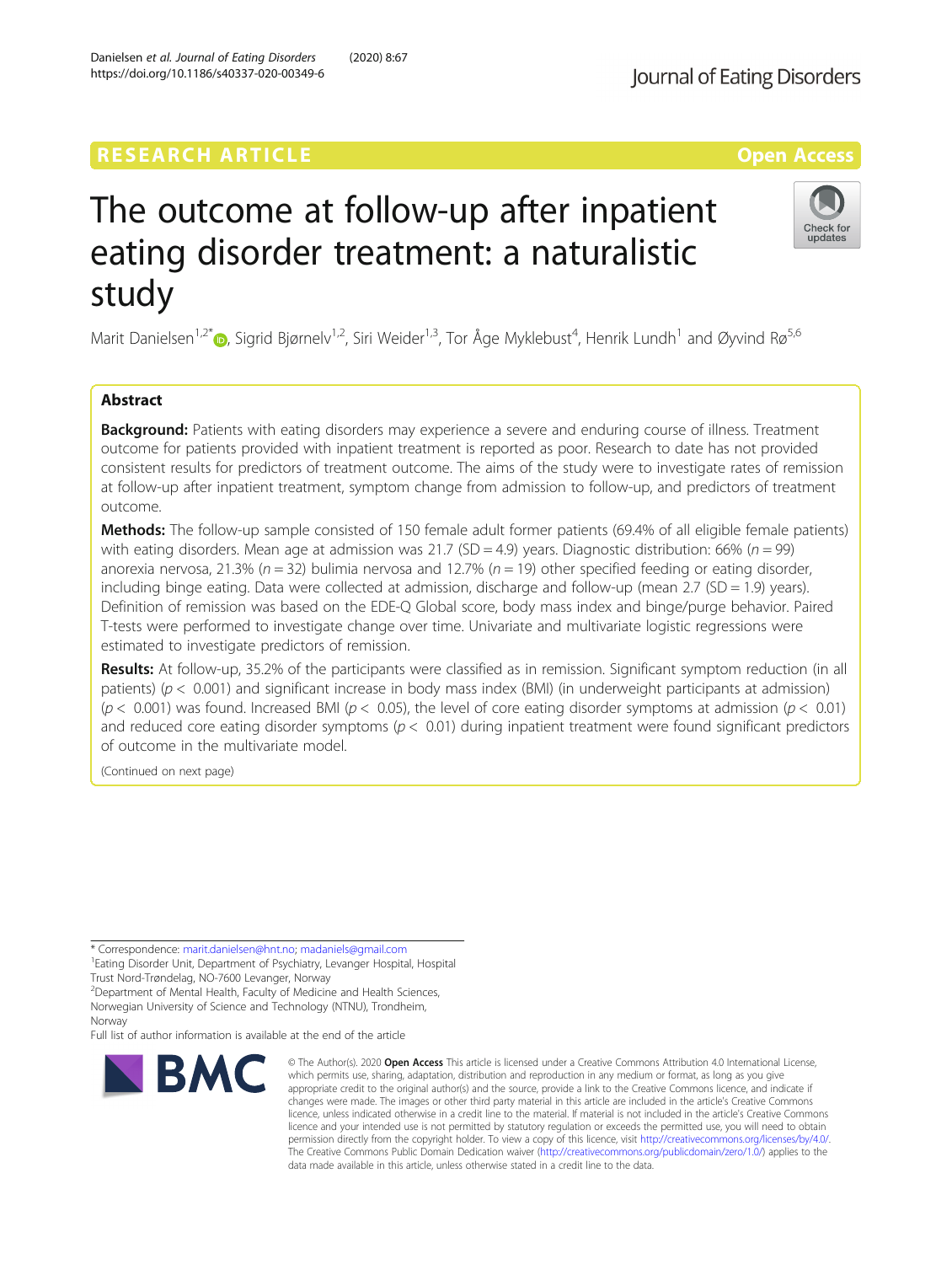## (Continued from previous page)

Conclusions: All participants had an eating disorder requiring inpatient treatment. Approximately one-third of all participants could be classified as in remission at follow-up. However, most participants experienced significant symptom improvement during inpatient treatment and the improvements were sustained at follow-up. Increased probability of remission at follow-up was indicated by lower core ED symptoms at admission for all patients, raised BMI during admission for patients with AN, and reduced core ED symptoms during inpatient treatment for all patients. This finding contributes important information and highlights the importance of targeting these core symptoms in transdiagnostic treatment programs.

Keywords: Adults, Eating disorders, Follow-up, Inpatient treatment, Remission, Treatment outcome, Outcome predictors

## Plain English summary

The outcome of specialist inpatient treatment was investigated in Norway during a follow-up study of 150 adult female patients with eating disorders. All patients had an eating disorder that required inpatient treatment at admission to the same specialist eating disorder inpatient unit: 99 were diagnosed with anorexia nervosa, 32 had bulimia nervosa and 19 had an unspecified eating disorder. The sample comprised 69.4% of all eligible female patients. The mean age of the participating patients at admission was 21.7 years. The average duration of their illness was reported as 5.7 years. The investigated data were collected at admission, at discharge and at followup, which was completed on average 2.7 years after discharge. Approximately one-third of the patients were classified as in remission when discharged from treatment. The results indicated considerable symptom improvement during inpatient treatment, which was maintained at follow-up. Increased probability of remission at follow-up was indicated by lower core ED symptoms at admission for all patients, raised BMI during admission for patients with AN, and reduced core ED symptoms during inpatient treatment for all patients. This finding contributes important information and highlights the importance of targeting these core symptoms in transdiagnostic treatment programs.

## Background

In order to find more satisfactory treatment results for patients with eating disorders (EDs) and to tailor treatment according to the needs of individual patients it is important that we continue to investigate treatment outcomes. Although most ED patients will benefit from outpatient treatment, we know that a percentage of the population will need inpatient care. Both the American Psychiatric Association (APA) guidelines [[1\]](#page-10-0), and the National Institute for Health and Care Excellence (NICE) guidelines [\[2\]](#page-10-0), recommend inpatient treatment as one treatment option in cases of severe illness (psychological and medical symptoms), enduring illness, and unsuccessful outcome of treatment. Symptom improvement during inpatient treatment of adult patients with an ED enrolled in different treatment programs has been reported  $[3-11]$  $[3-11]$  $[3-11]$  $[3-11]$  $[3-11]$ , and findings showed that improvement was mainly sustained at follow-up [\[3](#page-10-0), [6,](#page-10-0) [8](#page-10-0)–[11](#page-10-0)]. However, outcome after inpatient treatment is reported as poor [\[12](#page-10-0)]. Reports of remission and recovery vary across studies, and the results might have been influenced by lack of standardized definitions and differences in samples, for example regarding the patients' severity of illness, age, and diagnosis, and follow-up period and statistical analyses [[13](#page-10-0)–[17\]](#page-10-0). For example, remission rates showed variation in the range of 24–55% in one ED sample, depending on how remission was defined [\[18](#page-10-0)].

In general, there have been inconsistent research results regarding predictors of treatment outcome in ED samples [[17\]](#page-10-0), and results regarding inpatient adult samples are limited. However, some factors of importance for a positive outcome at follow-up have been reported, such as higher body mass index (BMI) at admission (for AN patients) [\[8](#page-10-0), [19\]](#page-10-0), higher BMI at discharge (for AN patients)  $[11, 19]$  $[11, 19]$  $[11, 19]$ , lower age at admission  $[8, 9]$  $[8, 9]$  $[8, 9]$  $[8, 9]$ , length of inpatient stay [[20](#page-10-0)], and duration of illness and follow-up period [\[8,](#page-10-0) [9\]](#page-10-0).

The findings reported in the literature underline the need for more effective inpatient treatment of the most severely ill ED patients [[12\]](#page-10-0). To achieve this goal, both increased knowledge of facilitating and impeding factors in the course of the illness and replication of research finding are essential [\[17](#page-10-0)]. To contribute to existing knowledge of the course of EDs and predictors of remission among adult inpatients, we investigated a transdiagnostic adult ED population admitted for specialist inpatient treatment. The aims of the naturalistic followup study were:

- 1. To report the rate of remission at follow-up
- 2. To investigate predictors of remission at follow-up.

According to previous prognostic findings reported in the literature, we hypothesize that low age, short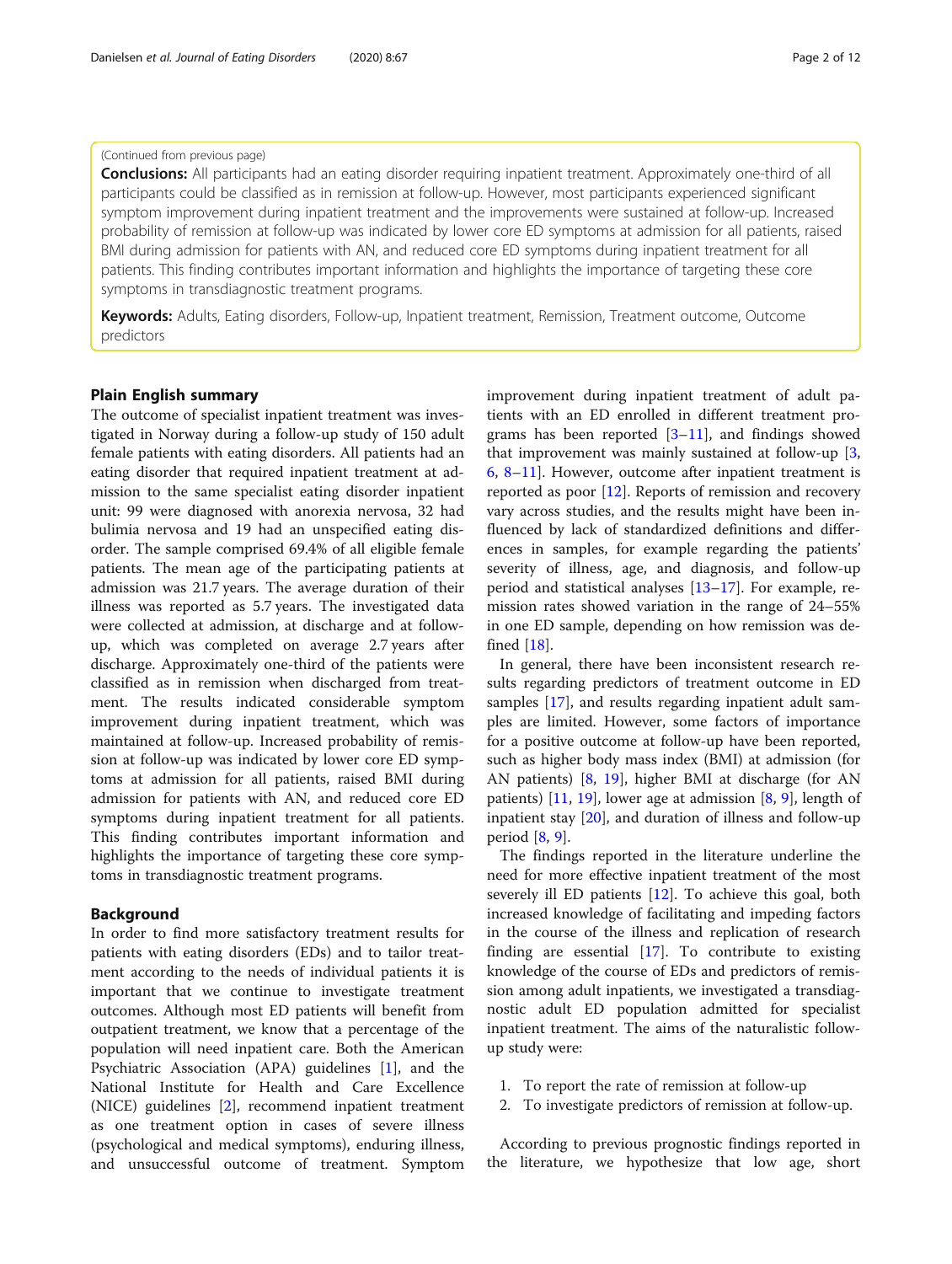## Methods

## Participants and procedure

Eligible participants for the follow-up study were female patients who had been admitted voluntarily and treated in a specialist inpatient unit for ED in the period 1 January 2003 to 1 February 2018. Other than medically unstable patients, the unit did not have exclusion criteria such as low BMI or comorbid disorders for acceptance for treatment. Between 1 January 2003 and 1 February 2018, 231 female patients were admitted to the unit. In addition, 12 male patients were admitted, of which 10 fulfilled the criteria for inclusion in the study and only 4 agreed to participate. Due to the low number of males, we chose to include only females. At the time of the study, the indications for admission for inpatient treatment were symptom severity and lack of satisfactory improvement following earlier treatment. All patients were admitted to an introductory week. Those who were admitted to the unit for more than 1 week in the defined period, fulfilled the criteria for a diagnosis of an ED, and who had signed the treatment agreement form were invited to participate in the study. The investigated sample consisted of 150 female former adult ED patients. The flowchart for the study sample is shown in Fig. 1 and the baseline characteristics of the participants are listed in Table [1](#page-3-0). The average duration of illness (self-reported) was 5.7 years (standard deviation  $(SD) = 4.6$ , range  $1-28$ years); 49% of the sample reported a duration of illness of 5 years or more.

Of the eligible patients, 30.6% were lost to follow-up. There were no significant differences between the participants and the non-participants regarding age at admission ( $p = 0.45$ ) (the whole sample) or BMI at admission  $(p = 0.24)$  (AN).

The average duration of inpatient stay for the study sample was  $140.5$  days  $(SD = 68.7, \text{ range } 10-340 \text{ days}).$ The longest duration was found among anorexia nervosa (AN) patients (mean =  $156 \text{ days}$  (SD = 74)). The data were collected at admission, discharge and follow-up after the first admission. After discharge, the average follow-up period was 2.7 years  $(SD = 1.9)$  for the whole sample. The study was approved by the Regional Committee for Medical and Health Ethics for Central Norway (REC Central) (Project number: 2009/1864). Due to ethical approval being given in 2009, the earliest admitted patients had a prolonged follow-up period. A total of 74%  $(n = 111)$  had a follow-up period of between one and 5 years. The remaining 39 patients had a follow-up period ≤1 year  $(n = 14)$  or > 5 years  $(n = 25)$ . At follow-up, the participants completed self-report questionnaires, background information forms and consent forms, and provided self-reported information about weight. The participants' written informed consent forms were provided in accordance with the Declaration of Helsinki. No compensation was given for participation in the study.

#### **Assessment**

Assessment of the patients at admission to the unit was performed by licensed psychologists and psychiatrists. Furthermore, in team meetings, which were attended by two or more specialists, all diagnoses were discussed

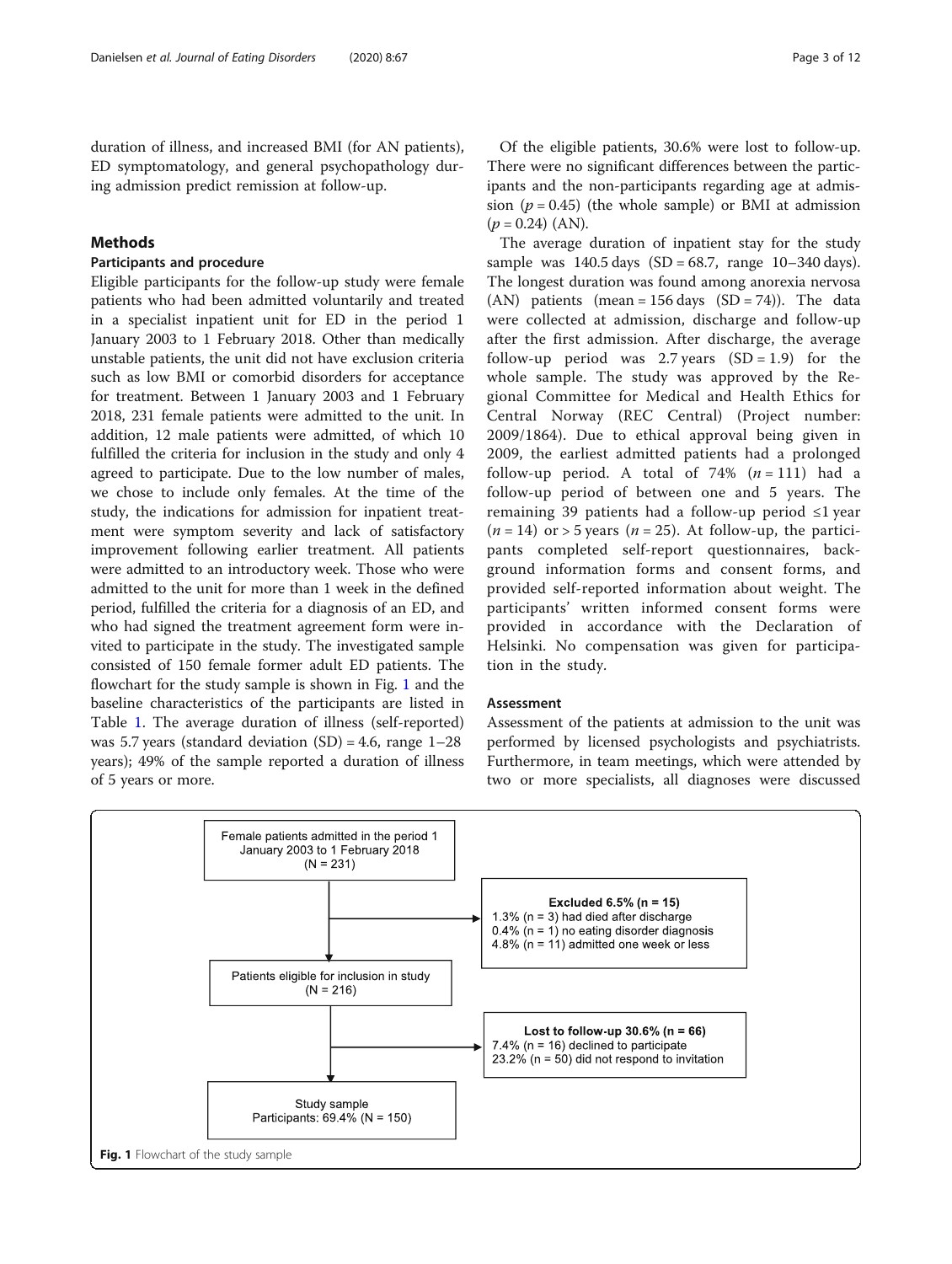| <b>Values</b>                        | Whole sample<br>$N = 150$<br>Mean (SD) | AN<br>$n = 99$<br>Mean (SD) | BN<br>$n = 32$<br>Mean (SD) | <b>OSFED</b><br>$n = 19$<br>Mean (SD) | F-value<br>p-value | <b>Bonferroni</b><br>post hoc     |
|--------------------------------------|----------------------------------------|-----------------------------|-----------------------------|---------------------------------------|--------------------|-----------------------------------|
| Age (years)<br>Range                 | 21.7(4.9)<br>$16.0 - 46.7$             | 21.1(4.4)<br>$16.0 - 6.5$   | 22.0(3.0)<br>$17.4 - 29.3$  | 24.7(8.3)<br>$17.1 - 46.7$            | $4.52*$            | AN vs OSFED*                      |
| BMI Mean (SD)<br>Range               | 17.9(4.3)<br>$11.7 - 41.7$             | 15.7(1.6)<br>$11.7 - 18.5$  | 21.3(2.6)<br>$17.6 - 30.2$  | 23.9(6.5)<br>18.7-41.7                | 94.85***           | AN vs OSFED***<br>& BN vs OSFED** |
| Duration of illness (years)<br>Range | 5.7(4.6)<br>$1 - 28$                   | 4.9(3.8)<br>$1 - 20$        | 5.9(2.6)<br>$2 - 10$        | 9.7(8.0)<br>$2 - 28$                  | $9.73***$          | AN vs OSFED***<br>& BN vs OSFED** |
|                                      | n(%)                                   | n(%)                        | n(%)                        | n(%)                                  |                    |                                   |
| Main occupation                      |                                        |                             |                             |                                       |                    |                                   |
| Study                                | 94 (62.7)                              | 64 (64.6)                   | 20(62.5)                    | 10 (52.6)                             |                    |                                   |
| Job                                  | 334 (22.7)                             | 20(20.2)                    | 11(34.4)                    | 3(15.8)                               |                    |                                   |
| Other                                | 22(14.7)                               | 15(15.2)                    | 1(3.1)                      | 6(31.6)                               |                    |                                   |
| Ability to study/work                |                                        |                             |                             |                                       |                    |                                   |
| Able to perform main occupation      | 35(23.3)                               | 26(26.7)                    | 5(15.6)                     | 4(21.1)                               |                    |                                   |
| Full-time sick leave                 | 55 (36.7)                              | 38 (38.4)                   | 12 (37.5)                   | 5(26.3)                               |                    |                                   |
| Partial sick leave                   | 34 (22.7)                              | 23(23.2)                    | 7(21.9)                     | 4(21.1)                               |                    |                                   |
| On benefits <sup>a</sup>             | 22(14.7)                               | 10(10.1)                    | 7(21.9)                     | 5(26.3)                               |                    |                                   |
| Other                                | 4(2.6)                                 | 2(2.0)                      | 1(3.1)                      | 1(5.3)                                |                    |                                   |
| Any depression diagnosis (DSM-5)     | 73 (48.7)                              | 42 (42.4)                   | 18 (56.3)                   | 13 (68.4)                             |                    |                                   |
| Any anxiety diagnosis (DSM-5)        | 19 (12.7)                              | 15 (15.2)                   | 2(6.3)                      | 2(10.5)                               |                    |                                   |

<span id="page-3-0"></span>Table 1 Baseline characteristics of the whole ED sample and in each diagnostic group

Notes: One-way analyses of variance (ANOVA) were performed between diagnostic groups (age, BMI and duration of illness), df (2, 147); Bonferroni post hoc test; significant relationships reported; duration of illness self-reported

Due to low numbers, three participants with a binge eating disorder diagnosis were included in the OSFED group

Abbreviations: BMI body mass index, AN anorexia nervosa, BN bulimia nervosa, OSFED other specified feeding or eating disorder, DSM-5 The Diagnostic and Statistical Manual of Mental Disorders

P value: \*  $p < .05$ ; \*\*  $p < .01$ ; \*\*\*  $p < .001$ 

a Norway has a national insurance scheme. If loss of income and inability to work are caused by health impairment, Norwegian citizens are offered universal sickness and disability benefits to compensate for the loss

until consensus was reached. The diagnoses were based on the unit's clinical interviews and in accordance with criteria in the fourth edition of the Diagnostic and Statistical Manual of Mental Disorders (DSM-IV) [[21\]](#page-10-0), which were converted by experienced clinicians (one psychiatrist and one clinical psychologist) to the criteria in the fifth edition, DSM-5 [\[22](#page-10-0)]. The clinicians went through the patients` medical records independently and focused their searches on reports of diagnostic evaluations and descriptions of ED criteria and symptoms. In cases when the clinicians disagreed upon the correct diagnosis, medical records were checked again and the diagnoses were discussed until consensus was reached.

Clinical diagnostic evaluation of comorbid disorders of depression and anxiety was classified according to the diagnostic criteria (see Table 1).

The diagnostic distribution of ED at admission was 66% (*n* = 99), anorexia nervosa (AN) 21.3% (*n* = 32) bulimia nervosa (BN), 2% (n = 3) binge eating disorder (BED), and 10.7% ( $n = 16$ ) other specified feeding or eating disorder (OSFED; patients with subthreshold AN

 $(n = 8)$  subthreshold BN  $(n = 1)$ ). Due to the low number of BED patients, their data were analyzed together with data for patients in the OSFED group. A BMI of 18.5 was used as a threshold value for AN. Among the AN patients, 75.8%  $(n = 75)$  were restrictive subtype (AN-R), and 24.2%  $(n = 24)$  bulimic subtype (AN-B). One-way analysis of variance (ANOVA) showed that the OSFED patients were on average significantly older than other participants  $(F(3, 150) = 3.11,$  $p < 0.05$ ) and the Bonferroni post hoc test showed that this difference was significant between the OSFED group and the AN group. The OSFED group also reported a significantly longer duration of illness  $(F(3, 150) = 7.58, (p < 0.001))$ , and this difference was significant compared with both the AN group and the BN group. The values of the self-report questionnaires at admission are listed in Table [2](#page-4-0). The analyses (one-way ANOVA) indicated significantly higher scores on all measures for BN patients ( $p < 0.05 - p < 0.01$ ) compared with AN patients. Overall, the level of symptom scores and BMI confirmed the severity of ED in the sample.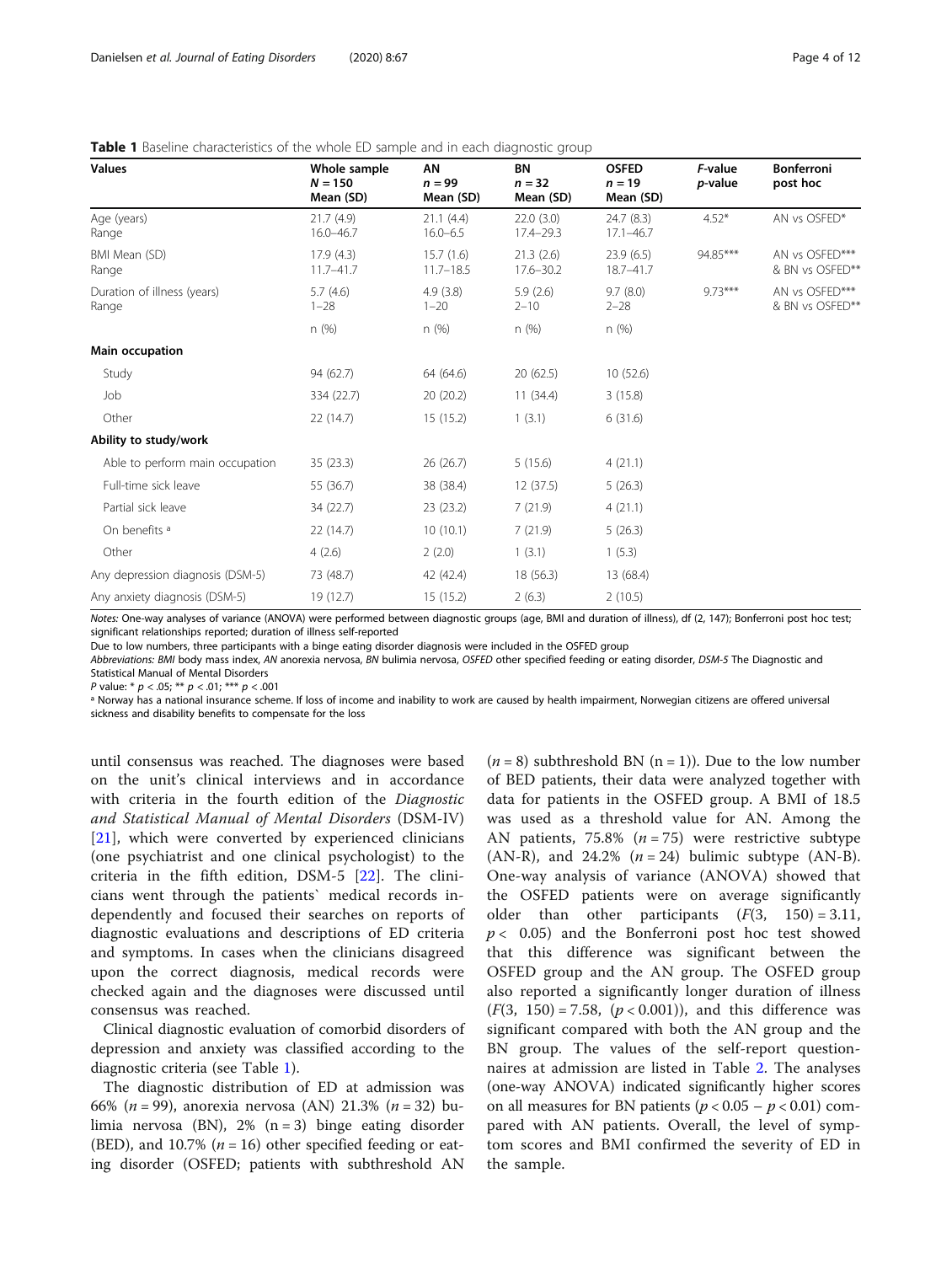<span id="page-4-0"></span>

| <b>Table 2</b> Baseline self-report questionnaire scores for the whole sample and for the diagnostic groups |  |
|-------------------------------------------------------------------------------------------------------------|--|
|                                                                                                             |  |

| <b>Values</b>                                    | Whole sample<br>$N = 150$  | AN<br>$n = 99$            | <b>BN</b><br>$n = 32$      | <b>OSFED</b><br>$n = 19$   | F-value<br>p-value | <b>Bonferroni</b><br>(post hoc) |
|--------------------------------------------------|----------------------------|---------------------------|----------------------------|----------------------------|--------------------|---------------------------------|
|                                                  | Mean (SD)                  | Mean (SD)                 | Mean (SD)                  | Mean (SD)                  |                    |                                 |
| EDE-Q global score ( $n = 75$ )<br>Range         | 4.3(1.2)<br>$0.6 - 5.9$    | 4.1(1.4)<br>$0.6 - 5.7$   | 5.0(0.8)<br>$2.8 - 5.9$    | 4.5(0.9)<br>$2.6 - 5.8$    | $3.41*$            | AN vs BN*                       |
| EDI-2 sum score ( $n = 143$ )<br>Range           | 112.2 (40.2)<br>$19 - 213$ | 105.0 (37.6)<br>19-198    | 133.9 (44.6)<br>$50 - 213$ | 112.6(33.7)<br>$37 - 157$  | $6.54***$          | AN vs BN**                      |
| EDI-2 symptom scale ( $n = 143$ )<br>Range       | 39.7 (13.4)<br>$8 - 69$    | 36.5 (12.4)<br>$8 - 66$   | 49.1 (13.7)<br>$23 - 69$   | 40.7 (10.9)<br>$14 - 51$   | $12.09***$         | AN vs BN***                     |
| EDI-2 psychological scale ( $n = 143$ )<br>Range | 72.5 (31.6)<br>$10 - 164$  | 68.4 (30.4)<br>$10 - 164$ | 84.8 (34.4)<br>$15 - 150$  | 71.9 (27.8)<br>$145 - 114$ | $3.25*$            | AN vs BN*                       |
| BDI-II sum score ( $n = 139$ )<br>Range          | 31.6(11.1)<br>$2 - 58$     | 29.7 (10.4)<br>$2 - 50$   | 35.3 (12.2)<br>$12 - 56$   | 35.0 (10.4)<br>$19 - 58$   | $4.14*$            | AN vs BN*                       |
| SCL-90-R total score ( $n = 144$ )<br>Range      | 1.7(0.7)<br>$0.2 - 3.3$    | 1.6(0.7)<br>$0.2 - 3.2$   | 2.0(0.7)<br>$0.7 - 3.3$    | 1.8(0.6)<br>$0.6 - 2.6$    | $3.79*$            | AN vs BN*                       |
| CIP total score ( $n = 144$ )<br>Range           | 1.6(0.6)<br>$0.1 - 3.2$    | 1.5(0.6)<br>$0.1 - 2.9$   | 1.9(0.6)<br>$0.4 - 3.2$    | 1.6(0.05)<br>$0.8 - 2.7$   | $5.23***$          | AN vs BN**                      |

Notes: One-way analyses of variance (ANOVA) were performed between diagnostic groups, EDE-Q df (2, 72), EDI-2 df (2, 140), BDI-II df (2, 136), SCL-90, and CIP df (2, 141. Bonferroni post hoc test; significant relationships are reported

Due to low numbers, three participants with a binge eating disorder (BED) diagnosis were included in the OSFED group

Abbreviations: AN anorexia nervosa, BN bulimia nervosa, OSFED other specified feeding or eating disorder, EDE-Q Eating Disorder Examination Questionnaire, EDI Eating Disorder Inventory, BDI Beck Depression Inventory, SCL Symptom Checklist, CIP Circumplex of Interpersonal Problems

P value: \*  $p < .05$ ; \*\*  $p < .01$ ; \*\*\*  $p < .001$ 

## The specialist eating disorder unit and treatment program

The specialist ED unit (Regionalt kompetansesenter for spiseforstyrrelser (RKSF)) was established in 2003 as part of the regional adult psychiatric services and primarily serves the Central Norway Regional Health Authority. Most patients are aged 18 years or older, but individuals as young as 16 years can be referred for inpatient treatment. The treatment program applied at RKSF has been described in earlier papers [[23,](#page-10-0) [24](#page-10-0)].

## Measures

Self-report questionnaires were administered in accordance with routine assessment procedures, and the following were assessed: eating disorder symptoms, depression, general psychopathology, interpersonal problems, and body mass index.

#### Eating disorder symptoms

The Eating Disorder Inventory (EDI) is designed to measure symptoms, attitudes and behaviors associated with EDs [\[25](#page-10-0)]. Since the EDI-3 was not available in Norwegian in 2003, the EDI-2 was used in the study; a Norwegian translation became available 2015. The EDI-2 has 91 items subdivided into 11 subscales. Three subscales contribute to a symptom scale (core ED symptoms), and eight subscales to a psychological scale. The questionnaire has been validated in Nordic populations [[26,](#page-10-0) [27\]](#page-10-0). The EDI-2 sum score, the symptom scale and psychological scale were used in analyses, and 143 participants at admission, 130 at discharge and 140 at follow-up completed the questionnaire. Cronbach's alpha coefficients in the EDI-2 sum score were .95 at admission and .97 at both discharge and follow-up.

The Eating Disorder Examination Questionnaire (EDE-Q) is derived from the Eating Disorder Examination [\[28](#page-10-0)]. The questionnaire assesses core ED attitudes and behavior over the past 4 weeks. The EDE-Q consists of 28 items, covering 4 subscales and self-reported ED behavior [[29\]](#page-10-0). The questionnaire was published in Norwegian in September 2008 and Norwegian EDE-Q norms have been established [\[30](#page-11-0), [31](#page-11-0)]. In RKSF, the EDE-Q was included as an assessment tool in 2009 and therefore it was not available for the participants who had been admitted earlier. The questionnaire was completed by 75 participants at admission, 71 at discharge and 142 at follow-up. The EDE-Q global score and reports of ED behavior at follow-up were used in the definition of remission. However, due to the low number of completed questionnaires at admission and discharge, the EDE-Q was not included in analyses for the second study aim (investigation of predictors of remission). Cronbach's alpha coefficients in the EDE-Q global score were respectively 0.94, 0.96 and 0.97 at admission, discharge and follow-up.

## Depression

The Beck Depression Inventory (BDI-II) measures severity of depression [[32](#page-11-0)]. The inventory consists of a 21-item scale. The questionnaire was completed by 139 participants at admission, 131 at discharge and 142 at follow-up; each patient's sum score was used in the analyses.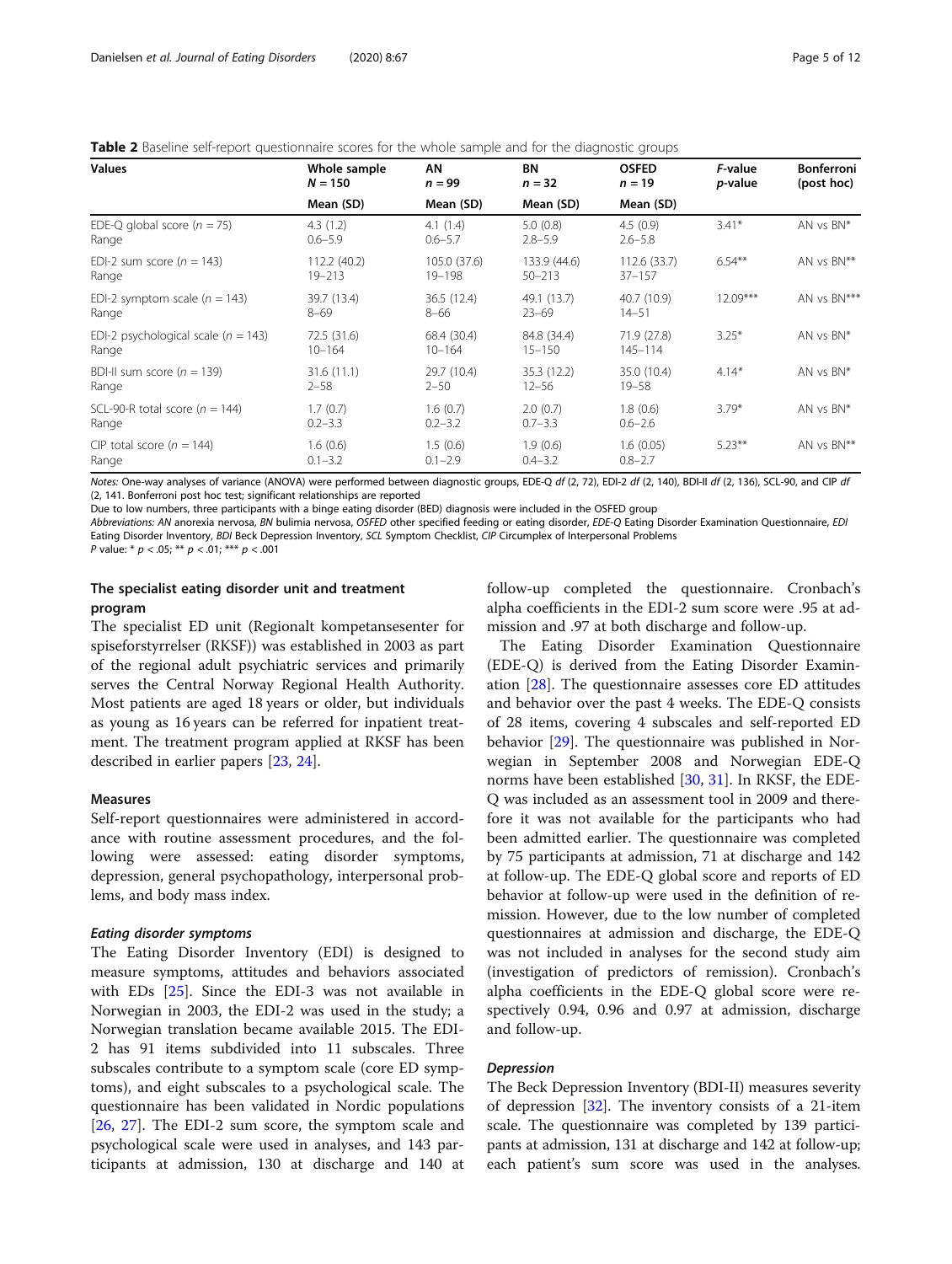Cronbach's alpha coefficients were respectively 0.89, 0.93 and 0.95 at admission, discharge and follow-up.

#### General psychopathology

The Symptom Checklist-90-Revised (SCL-90-R) is used to evaluate psychological problems and identify symptoms [\[33](#page-11-0)], and it was included in the study as a measure of general psychopathology. It has 90 items and 10 subscales. The questionnaire was completed by 144 participants at admission, 129 at discharge and 148 at followup; the mean total score for each patient was included in the analyses. Cronbach's alpha coefficients were 0.97 at admission and 0.98 at both discharge and follow-up.

## Interpersonal problems

The patients' interpersonal problems were measured using the Circumplex of Interpersonal Problems (CIP), which has been shown as having acceptable psychometric properties [\[34](#page-11-0)]. The CIP is a short version of the 64 item Inventory of Interpersonal Problems (IIP64) and contains 48 items [[35](#page-11-0)]. The questionnaire was completed by 144 participants at admission, 130 at discharge and 147 at follow-up; the mean total score for each participant was used in the analyses. Cronbach's alpha coefficients in the total scores were respectively 0.93, 0.94 and 0.95 at admission, discharge and follow-up.

#### Body mass index

BMI was calculated using the formula  $\text{kg/m}^2$ . Height was measured by the unit's staff at admission. Participants were weighed by the staff at admission and discharge, and weight was self-reported at follow-up.

## Definition of remission

There is no consensus in the literature on how to operationalize remission in a transdiagnostic sample. However, a number of researchers have highlighted the importance of adopting consistent and shared definitions [[14,](#page-10-0) [15,](#page-10-0) [17,](#page-10-0) [36](#page-11-0)]. Bardone-Cone et al. have proposed an approach that can be applied to transdiagnostic samples consisting of psychological elements, ED behavior and a physical component [[15\]](#page-10-0). Based on the above-cited researchers' recommendations and available data, we adopted the following definitions:

- Remission: EDE-Q global score within one SD of national norms ( $\leq$  2.5) [\[31,](#page-11-0) [32\]](#page-11-0), no binge/purge behavior in the last 4 weeks and BMI  $\geq 18.5$
- Partial remission: EDE-Q global score within two SDs of national norms ( $\leq$  3.6), binge/purge behavior less than once per week and  $BMI \geq 17.5$
- Poor or no remission: EDE-Q global score above two SDs of national norms (> 3.6), or binge/purge behavior more than once per week or BMI < 17.5.

## Statistical analyses

In this paper descriptive data are reported both as mean values with corresponding standard deviations (SDs) for continuous variables, and as frequencies and relative frequencies for categorical variables. Differences in baseline values between diagnostic groups were investigated by one-way ANOVA with Bonferroni post hoc tests. Paired t-tests were used to analyze changes in questionnaire scores and BMI from admission to follow-up and from discharge to follow-up, and effect sizes were calculated (Cohen's d). Chi-square tests were used to investigate both changes in ability to perform main occupation, and full-time sick leave from admission to follow-up. Logistic regression models were estimated in order to investigate predictors of outcome. Covariates in the analyses were questionnaire scores and BMI at admission, and difference scores (change from admission to discharge) in the same measures. In addition, years of illness (self-reported), age at admission, length of admission (days), and length of follow-up period (months) were included as covariates. Both univariate and multivariate models were estimated. Diagnostic groups were included as a factor in the multivariate predictor analyses. In order to simplify the multivariate model, we chose to remove factors with an estimated odds ratio (OR) that was very close to one that did not alter the ORs of the remaining covariates. Cronbach's alpha represented the degree of internal consistency in the questionnaires. Acceptable significance levels of two-tailed analyses were set at  $p < 0.05$ . Analyses were performed using SPSS Statistics version 25 and STATA 14.

## Missing data

In total, 5 participants at admission, 17 at discharge and 1 at follow-up did not complete any self-report questionnaires. Some participants were missing data in single questionnaires at the different measuring points. The number of completed questionnaires at each measuring point is reported in the section "Measures" (above). Eight participants did not report their weight at followup, and therefore their BMI could not be calculated. Complete case analyses were performed.

#### Results

At follow-up, 91.3%  $(n = 137)$  of the participants reported that they had received outpatient specialist treatment after discharge, and 28.5% had been readmitted for inpatient treatment during the follow-up period. The participants' reported ability to carry out their main occupation as a full-time activity (study or job) had increased significantly from 23.3% ( $n = 35$ ) at admission to 38.1% ( $n = 61$ ) ( $X^2$  (2), = 10.36,  $p < 0.01$ ) at follow-up. The percentage of patients on full-time sick leave was significantly reduced from 36.7% ( $n = 55$ ) at admission to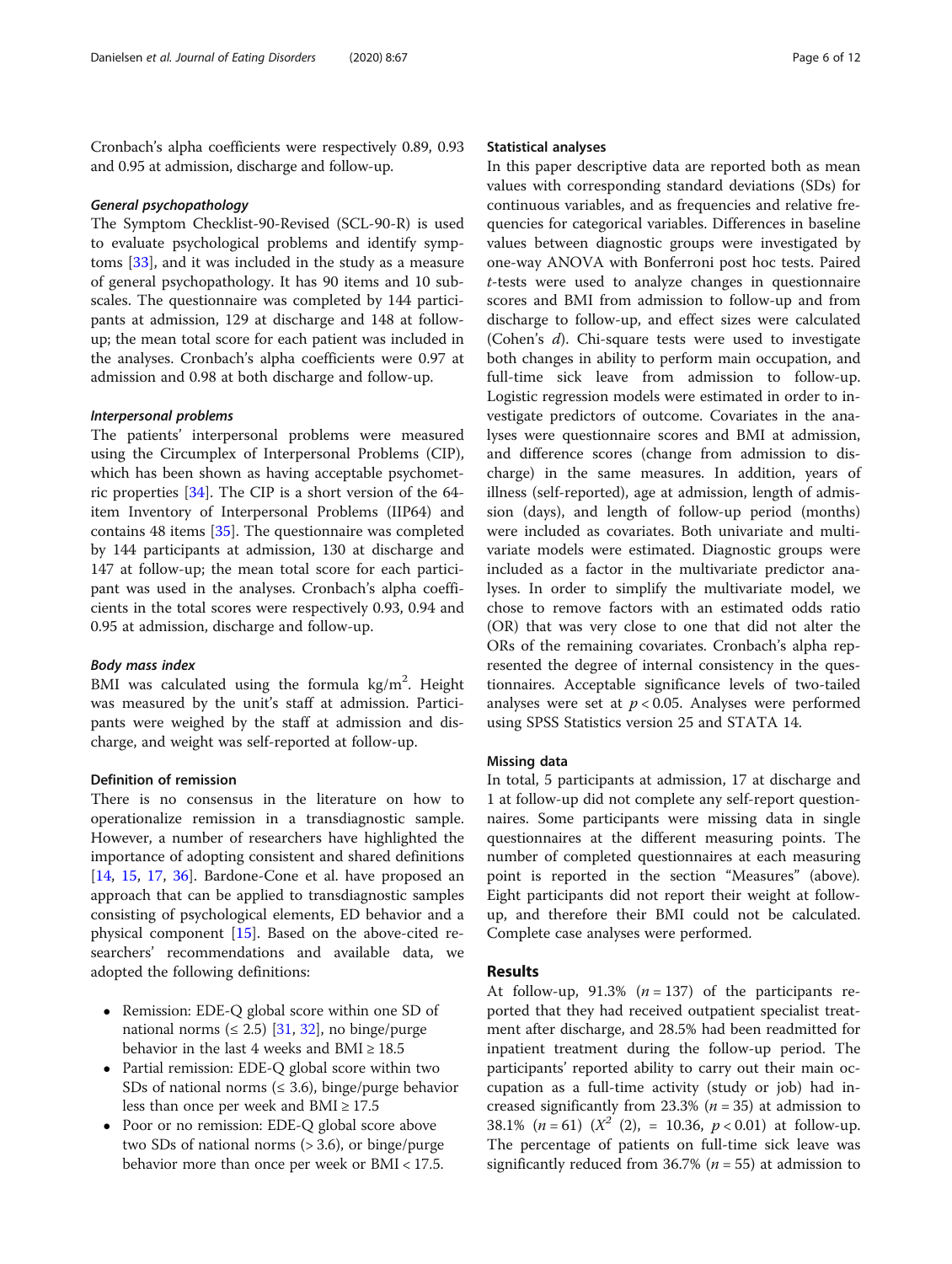15.7% ( $n = 25$ ) ( $X^2$  (2), = 15.34,  $p < 0.001$ ) at follow-up. Three patients died after discharge and were classified as lost to follow-up, giving a mortality rate of 1.3%.

## Study aim 1—remission at follow-up

Classification of remission including the criteria of each of the three remission groups was accomplished for 142 participants, as 8 of the total 150 participants in the sample could not be classified due to missing data. At follow-up, 66.7% ( $n = 66$ ) of AN patients had a BMI ≥ 18.5. However, if one criterion was not met, the patient was categorized in the more severe group. In total, 35.2% ( $n = 50$ ) of the participants were classified as being in remission, 14.8% ( $n = 21$ ) as in partial remission and 50%  $(n = 71)$  as having poor or no remission. The highest percentage of participants in remission was found among AN patients  $38.6\%$  ( $n = 37$ ). The rates of remission at follow-up for the whole sample and for the diagnostic groups are presented in Table 3.

## Study aim 2—predictors of outcome at follow-up

As a basis for prioritizing which covariates to include in the predictor analyses, the values for questionnaire scores and BMI are listed in Table [4.](#page-7-0) For the whole sample significant improvement ( $p < 0.001$ ) was found from admission to follow-up in all mean questionnaire scores and in BMI in the AN group. Calculated effect sizes (Cohen's d) ranged from moderate to high (0.46–1.76). The changes in questionnaire scores and BMI were achieved during inpatient treatment, and no further significant changes were found from discharge to follow-up.

Among all included covariates, three were found significant predictors of remission at follow-up in the final multivariate model in the whole sample: (1) the difference in BMI from admission to discharge ( $OR =$ 1.58,  $z = 2.55$ ,  $p < 0.05$ ; (2) the core ED symptoms at admission measured by the EDI-2 symptom scale (OR = 0.93,  $z = -2.60$ ,  $p < 0.001$ ); and (3) the difference in core ED symptoms during inpatient treatment

(OR = 0.93,  $z = -2.85$ ,  $p < 0.01$ ). The results indicated that having lower levels of core ED symptoms at admission, achieving higher BMI during inpatient treatment, and having a reduction in the core ED symptoms during inpatient treatment increased the probability of remission at follow-up. Compared with the final multivariate model, the univariate analyses showed more significant predictors (length of inpatient stay, and admission values of EDI-2 psychological scale, BDI-II, SCL-90, and CIP). These differences in the significance level of covariates between the models highlighted the impact of the correlation between covariates in the more complex model. The values of all covariates in the multivariate model are listed in Table [5.](#page-7-0)

## **Discussion**

We investigated follow-up data in a sample of adult female patients treated at a specialized inpatient ED unit in Norway. Our results are reported for the whole (transdiagnostic) sample, as well as for three diagnostic groups (AN, BN and OSFED). At follow-up, one-third of all participants were classified as being in remission, on average 2.7 years after discharge. The AN group showed the highest proportion of remission, with 4 out of 10 participants classified as in remission. From admission to follow-up, significant changes in questionnaire scores were found in the whole sample and significant changes in BMI among AN patients, but no significant changes from discharge to follow-up. The investigation of predictors of remission at follow-up indicated that lower scores for core ED symptoms at admission, achievement of increased BMI and reduced core ED symptoms during inpatient treatment increased the probability of remission at follow-up, both in analyses performed in the whole sample and in the AN group. These findings were in accordance with our hypotheses.

Across different study samples and treatments, it has been reported that approximately half of ED patients recover and that increased remission and recovery rates

Table 3 Rates of remission at follow-up for the whole sample and for diagnostic groups

| <b>TWATE S</b> Hates of Termssion at follow ap for the Whole sample and for diagnostic groups                        |                           |                   |                    |                          |  |  |
|----------------------------------------------------------------------------------------------------------------------|---------------------------|-------------------|--------------------|--------------------------|--|--|
| <b>Remission group</b>                                                                                               | Whole sample<br>$N = 142$ | AN<br>$n = 96$    | BN<br>$n = 29$     | <b>OSFED</b><br>$n = 17$ |  |  |
| Remission<br>EDE-Q global score $\leq$ 2.5, no binge/purge behavior in<br>last 4 weeks, BMI $\geq$ 18.5              | $35.2\% (n = 50)$         | $38.6\% (n = 37)$ | $31.0\% (n = 9)$   | $23.5\% (n = 4)$         |  |  |
| Partial remission<br>EDE-Q global score $\leq$ 3.6, binge/purge behavior less than<br>once per week, $BMI \geq 17.5$ | $14.8\% (n = 21)$         | $13.5\% (n = 13)$ | $20.7\% (n = 6)$   | $11.8\% (n = 2)$         |  |  |
| Poor or no remission<br>EDE-Q global score $> 3.6$ or binge/purge behavior more than<br>once per week or BMI < 17.5  | $50.0\% (n = 71)$         | 47.9% $(n = 46)$  | 48.3% ( $n = 14$ ) | 64.7% $(n = 11)$         |  |  |

Note: Eight participants could not be classified in remission groups due to missing data

Abbreviations: AN anorexia nervosa, BN bulimia nervosa, OSFED other specified feeding or eating disorder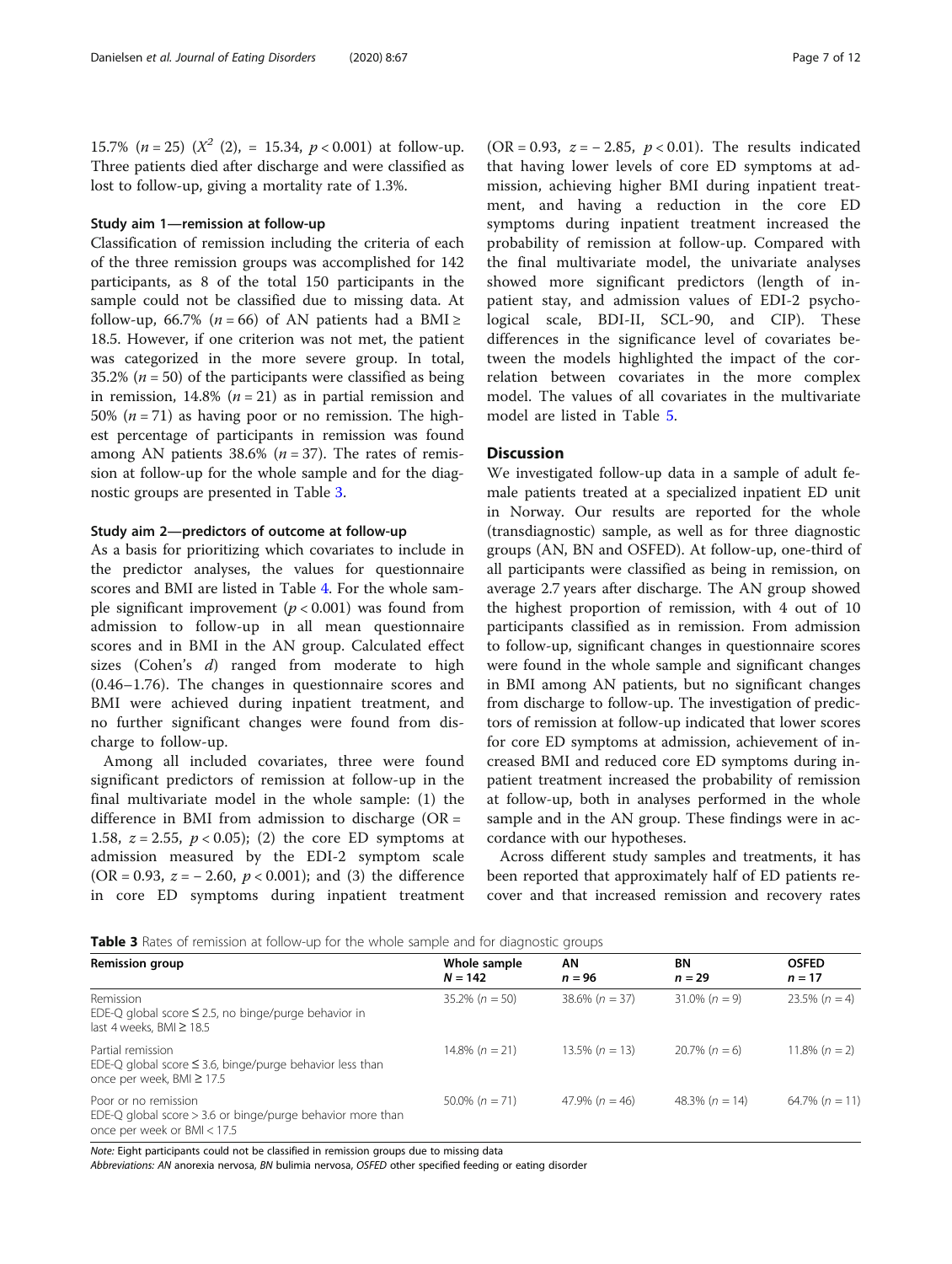<span id="page-7-0"></span>Table 4 Self-report questionnaire scores and BMI in complete cases from admission to follow-up

| <b>Values</b>                                  | <b>Admission</b> | <b>Discharge</b> | Follow-up   | Differences A-F                                     | <b>Effect size A-F</b> |
|------------------------------------------------|------------------|------------------|-------------|-----------------------------------------------------|------------------------|
|                                                | Mean (SD)        | Mean (SD)        | Mean (SD)   | t-value <sup>a</sup> ; <i>p</i> -value <sup>b</sup> | Cohen's d              |
| EDI-2 symptom scale<br>A–F $(n = 133)$         | 39.7 (13.4)      | 30.9 (14.8)      | 28.5 (17.3) | $7.06***$                                           | 0.67                   |
| EDI-2 psychological scale<br>A–F $(n = 133)$   | 72.5 (31.5)      | 52.0 (32.1)      | 50.3 (32.5) | $7.13***$                                           | 0.65                   |
| BDI II sum score<br>A–F $(n = 133)$            | 31.6(11.1)       | 19.6 (12.9)      | 19.7 (14.2) | 9.89***                                             | 0.92                   |
| SCL-90-R mean score<br>A–F $(n = 142)$         | 1.7(0.7)         | 1.1(0.7)         | 1.1(0.8)    | $8.46***$                                           | 0.75                   |
| CIP mean score<br>A–F $(n = 141)$              | 1.6(0.6)         | 1.3(0.6)         | 1.3(0.7)    | $5.64***$                                           | 0.46                   |
| BMI AN patients <sup>c</sup><br>$A-F (n = 96)$ | 15.7(1.6)        | 19.6 (1.9)       | 19.6 (2.8)  | $13.62***$                                          | 1.76                   |

Notes:

Abbreviations: EDE-Q Eating Disorder Examination Questionnaire, EDI Eating Disorder Inventory, BDI Beck Depression Inventory, SCL Symptom Checklist, CIP Circumplex Interpersonal Problems

<sup>a</sup> Paired sample t-test from admission to follow-up; A – admission; F – follow-up<br><sup>b</sup>Oply significant payaluge are reported, and payalug \*\*\* – n < 001; Coben's d; st

<sup>b</sup>Only significant p-values are reported, and p-value \*\*\* = p < .001; Cohen's d: small effect size = 0.2, medium = 0.5, large = 0.8

n = Number of participants included in analyses<br><sup>c</sup>Changes in body mass index (BMI) are only reported for AN patients

result from longer follow-up periods [\[37\]](#page-11-0). In our adult female sample, with a mean age at admission of 21.7  $(SD = 4.9)$  years, about half of the participants across the ED diagnoses were classified as in remission or in partial remission at follow-up. In an inpatient sample with longstanding ED and mean age at admission of  $30.0$  (SD =

7.6) years, 14% were reported as recovered and 12% partly recovered at the two-year follow-up [[6\]](#page-10-0). In two studies that investigated long-term outcome (10-year and 20-year follow-up), remission was respectively 30 and 40% for AN patients and 38 and 42% for BN patients [[8](#page-10-0), [9\]](#page-10-0). In both studies, admission age was 24.9

**Table 5** All predictors of remission at follow-up in the whole sample and significant values

| <b>Covariates</b>                    | Logistic regression multivariate model |                   |         |         |  |  |  |
|--------------------------------------|----------------------------------------|-------------------|---------|---------|--|--|--|
|                                      | OR                                     | 95% CI            | z-value | p-value |  |  |  |
| Age (years) at admission             | 0.92                                   | 0.76; 1.11        | $-0.92$ | 0.36    |  |  |  |
| Duration of illness (years)          | 1.04                                   | 0.85; 1.29        | 0.38    | 0.70    |  |  |  |
| Follow-up period (months)            | 1.02                                   | 0.99; 1.04        | 1.20    | 0.23    |  |  |  |
| Inpatient stay (days)                | NA <sup>a</sup>                        | $\qquad \qquad -$ | -       | -       |  |  |  |
| BMI(A)                               | 1.16                                   | 0.99; 1.35        | 1.85    | 0.07    |  |  |  |
| Diff BMI (A-D)                       | 1.40                                   | 1.03; 1.89        | 2.31    | < 0.05  |  |  |  |
| EDI-2 symptom scale (A)              | 0.94                                   | 0.89; 0.99        | $-2.26$ | < 0.05  |  |  |  |
| Diff EDI-2-symptom scale (A-D)       | 0.93                                   | 0.89; 0.99        | $-2.61$ | < 0.01  |  |  |  |
| EDI-2 psychological scale (A)        | NAa                                    |                   | -       | -       |  |  |  |
| Diff EDI-2 psychological scale (A-D) | 1.01                                   | 0.99; 1.04        | 0.96    | 0.38    |  |  |  |
| BDI-II sum score (A)                 | 1.02                                   | 0.92; 1.12        | 0.32    | 0.75    |  |  |  |
| Diff BDI-II (A-D)                    | 1.04                                   | 0.96; 1.12        | 0.90    | 0.37    |  |  |  |
| SCL-90-R mean score (A)              | 0.63                                   | 0.11; 3.63        | $-0.52$ | 0.60    |  |  |  |
| Diff SCL-90-R (A-D)                  | 0.24                                   | 0.05; 1.24        | $-1.70$ | 0.09    |  |  |  |
| CIP mean score (A)                   | 0.84                                   | 0.23; 3.03        | $-0.27$ | 0.79    |  |  |  |
| Diff CIP (A-D)                       | $NA^b$                                 |                   |         |         |  |  |  |

Note: Duration of illness was self-reported

Abbreviations: OR odds ratio, AN anorexia nervosa, Diff difference, BMI body mass index, EDE-Q Eating Disorder Examination Questionnaire, EDI Eating Disorder Inventory, BDI Beck Depression Inventory, SCL Symptom Checklist, CIP Circumplex Interpersonal Problems, CI confidence interval, NA not available, A admission, D discharge

ªThe odds ratio = 1 in the initial multivariate model; removed from the final model

bRemoved from the final multivariate model due to strong correlation with CIP scores at admission that created issues of collinearity in the multivariate model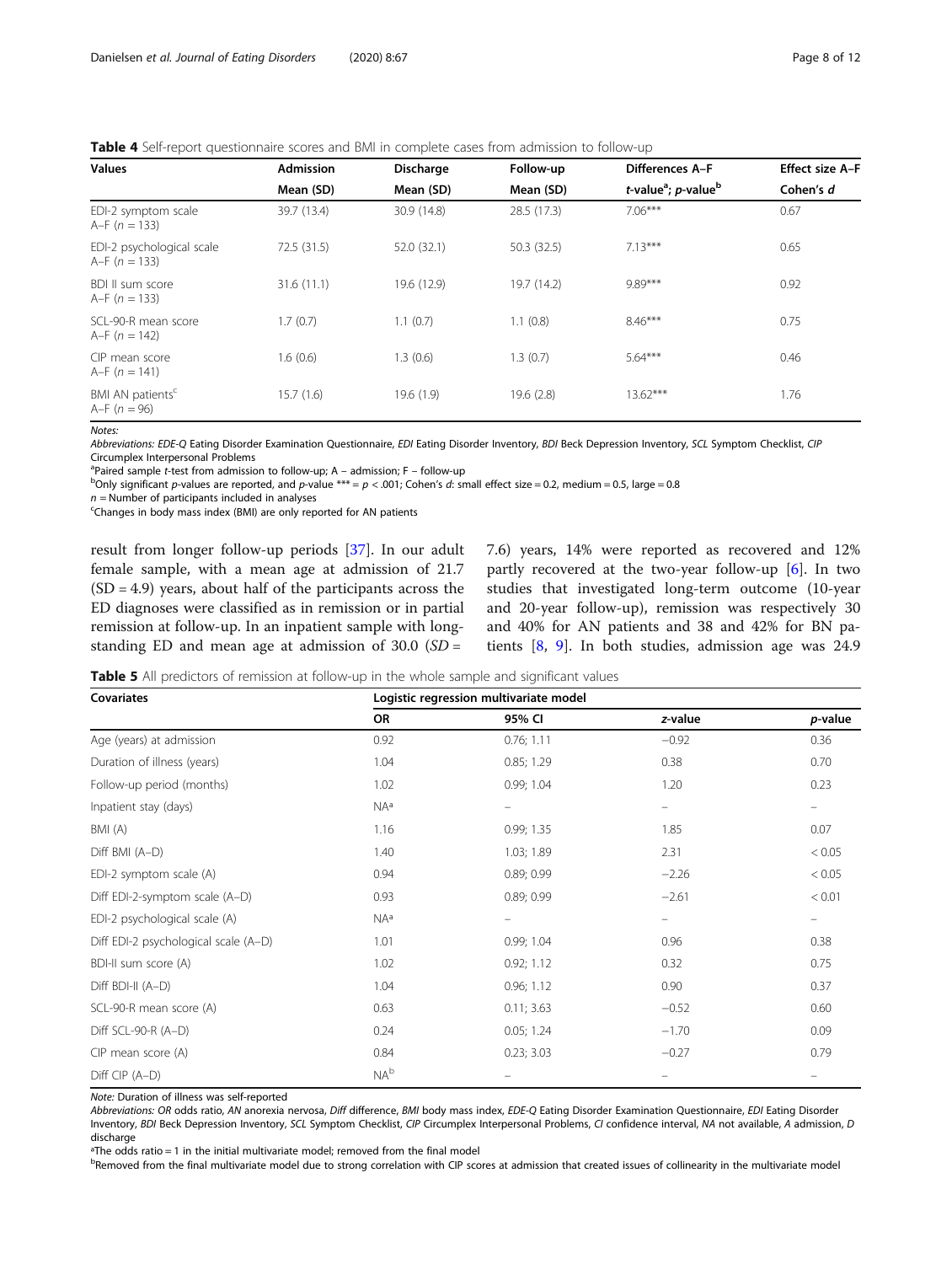$(SD = 7.2)$  years for AN patients and 25.9  $(SD = 7.5)$  years for BN patients. The participants investigated at twoyear follow-up by Ro et al. were on average older than those in our study and lower remission rates were found compared with the rates for our sample [[6\]](#page-10-0). Our results are in accordance with the reported long-term remission rates reported by Fichter et al. [[8\]](#page-10-0), and by Quadflieg & Fichter [[9\]](#page-10-0). The results reported in the aforementioned studies ( $[6, 8, 9]$  $[6, 8, 9]$  $[6, 8, 9]$  $[6, 8, 9]$  $[6, 8, 9]$ ) relate to severely ill ED patients who were receiving specialist inpatient treatment. However, direct comparisons of the rates of remission are challenging due to differences in the treatment programs, outcome definitions, and sample characteristics. In our study, remission was defined merely on the basis of EDrelated measures and in accordance with our defined diagnostic criteria. The definition is in line with suggestions by Bardone-Cone et al. [[15\]](#page-10-0), and is in accordance with a study showing that the factor 'Lack of Symptomatic Behavior' was evaluated as the most important factor of remission/recovery from the perspective of patients, family members and clinicians [\[38](#page-11-0)]. However, we recognize that since recovery can be defined in different ways the differences might have had a considerable influence on the numbers of recovered patients reported for different studies [\[39\]](#page-11-0). Hence, there is a need to reach consensus on the definition of remission and recovery for patients with EDs to enable valid comparisons of findings across studies.

In our study, the participants in the OSFED group were on average older and reported a longer duration of their illness. A lower remission rate was found among these participants compared with participants in the AN and BN groups. However, the OSFED participants were few in number and they formed a very heterogonous group. It is important to note that the findings regarding this group are preliminary and need to be replicated in future studies.

For most patients, the admission to inpatient care was part of an extended course of treatment. As described above, there were significant improvements on all measures from admission to discharge and no change from discharge to follow-up both on measures of ED symptomatology and BMI (for patients with AN). This underlines the importance of establishing a healthy weight during inpatient care or that those who manage to reduce their underweight have a better prognosis at follow-up. However, it is important to note that in our study only 69.4% of all eligible patients participated at all three time points. Although we know that the nonparticipants were similar to the participants in age and BMI (AN) at admission, we have no record of their course of illness. A substantial proportion of our sample could not be classified as in remission at follow-up. However, significant symptom improvement during inpatient treatment was found for the whole sample, and the improvement was sustained at follow-up. The finding that the main symptom change was achieved during inpatient treatment supports previous findings by other researchers [[6,](#page-10-0) [10,](#page-10-0) [40,](#page-11-0) [41\]](#page-11-0), and may support the utility of inpatient treatment for patients with severe ED.

Many studies have investigated predictors of remission [[17\]](#page-10-0), but few have investigated adult inpatient samples, and the findings reported to date vary between samples and for different follow-up periods [[8\]](#page-10-0). There are also differences among investigated samples (e.g., diagnosis, age and treatment program) and in chosen statistical methods. These differences must be considered in interpretation of the published results. We found an indication of increased probability of recovery in BN compared with AN. However, the BN values are associated with a high degree of uncertainty due to the low number of patients with a BN diagnosis. Other researchers have found single subscales of the EDI-2 as predictors of outcome at follow-up  $[8, 9, 11]$  $[8, 9, 11]$  $[8, 9, 11]$  $[8, 9, 11]$  $[8, 9, 11]$  $[8, 9, 11]$ . We chose to include the symptom scale of the EDI-2 as a measure of core ED symptoms (drive for thinness, bulimia, body dissatisfaction), and found it a significant predictor across diagnoses. This finding contributes important information and supports the importance of targeting the symptoms in transdiagnostic treatment programs. BMI at admission was not significant. One explanation for this finding can be related to the estimated length of inpatient stay in the specialist ED unit, which was based on the weeks required for underweight patients to reach BMI 20. In this situation, change is what matters for remission, and the admission BMI may not be as important. Other researchers have found age at admission and follow-up period are predictors of outcome  $[8, 9]$  $[8, 9]$  $[8, 9]$  $[8, 9]$ . In our study, neither the time covariates (illness duration, length of inpatient stay, follow-up period) nor age at admission were found significant predictors of outcome at follow-up. These findings were not in accordance with our hypotheses. However, this might have been due to the sample size in our study, which was smaller than in the abovementioned studies.

A recommended length of inpatient stay for patients with AN has not yet been agreed upon, but lower BMI at admission has been found associated with increased length of stay [[42\]](#page-11-0). Decisions regarding inpatient stay are complicated and may be influenced by external factors such as health care system, economy, and availability of treatment [\[42](#page-11-0)–[44](#page-11-0)]. In our study, the importance of weight restoration during inpatient treatment as a predictor of remission is highlighted. To enhance the rate of remission and recovery among underweight patients, the length of stay may be vital [\[11](#page-10-0), [19](#page-10-0)].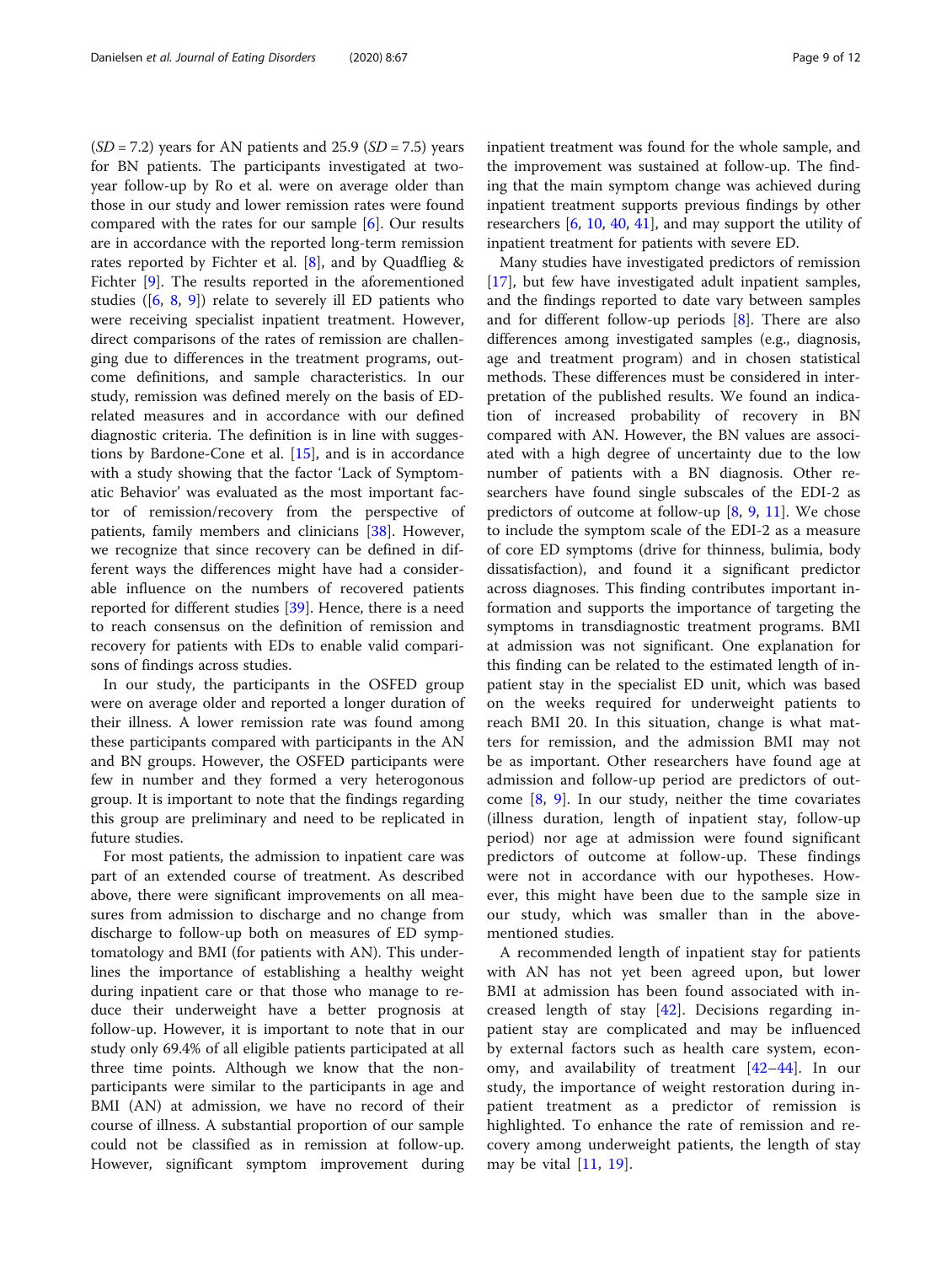#### Strengths and limitations

We investigated the course of ED after inpatient treatment in a realistic clinical setting, where there were no comorbidity exclusion criteria for starting inpatient treatment. The study was strengthened by the relatively large sample size, together with the results of previous investigations of the suitability of remission definitions across diagnoses and increased knowledge of predictors of remission in transdiagnostic samples. Furthermore, due to the organization of the Norwegian health care system, with free hospitalization for everyone, the patients in our study had relatively long inpatient admissions compared with that described in most previous studies [[44\]](#page-11-0). This implies that even patients with severe underweight could be in inpatients care until reaching their goal weight of BMI 20, thus maximizing the effect of inpatient care.

However, our study had some limitations, which should be noted in any interpretation of the results. All patients were recruited from the same specialist ED unit, and there was no control group available for comparisons. Due to the severity criterion for admission for the specialist inpatient treatment, the results may not be representative of the general ED population. Most of our measures were self-reported, including weight at followup. From previous studies, it has been shown that patients with EDs tend to overestimate their height [\[45](#page-11-0)], patients with AN tend to overestimate their weight and conversely patients with BN have a tendency to underestimate their weight [\[45](#page-11-0), [46](#page-11-0)]. Thus, anthropometric measurements of height and weight would have been useful. However, this would have been difficult to implement due to the geographically large intake area covered by the unit. Moreover, the fact that a proportion of the eligible patients were lost to follow-up, leaving a participation rate of 69.4%, is a limitation because we cannot be certain that the non-participants were not systematically different from the participants.

The definitions of remission used in our study were based on definitions proposed by Bardone-Cone et al. [[15\]](#page-10-0), but with some modifications. Due to the available data, our reports have included 4 weeks without ED behavior, which is a shorter period than recommended [[15\]](#page-10-0). To make comparisons between studies easier, various researchers have highlighted that it is crucial to establish definitions that are more standardized than at present [[13](#page-10-0)–[17](#page-10-0)]. Furthermore, our definition of remission was based on ED-related measures only. This might undermine the importance of changes in other important areas, such as patients' general functioning, quality of life, and their own appraisal of change. In addition, adding a proxy measure of general physical health, such as the resumption of menses for underweight patients [[47\]](#page-11-0), could have given valuable information about the patients' health condition. It is also necessary to consider that we had only one follow-up measure, and there was considerable variation in the length of follow-up period among participants. However, the length of the followup period was included in regression analyses and was not found a predictor of remission in either the univariate model or the multivariate model. Moreover, putative predictors such as purging are not included in this paper because relevant data were not available until the introduction of the EDE-Q in the unit in 2009. Furthermore, most participants received outpatient treatment following the index admission, and 28.5% received additional inpatient treatment. The latter two factors complicate the interpretation of the impact of the index hospitalization. However, as described above, length of follow-up was not a significant predictor of remission.

## Conclusions

All participants in our transdiagnostic sample had an ED requiring inpatient treatment at admission to the specialist unit for ED in Central Norway. Approximately one-third of the participants could be classified as in remission at ca. 2.5 years follow-up. However, significant changes in questionnaire scores and BMI confirmed symptom improvement during inpatient treatment and those improvements were sustained at follow-up. Increased probability of remission at follow-up was indicated by lower core ED symptoms at admission for all patients, raised BMI during admission for patients with AN, and reduced core ED symptoms during inpatient treatment for all patients. This finding contributes important information and highlights the importance of targeting these core symptoms in transdiagnostic treatment programs. To summarize, our results indicate that remission is possible for patients with EDs who need inpatient treatment, but also that many such patients have only a modest effect from the specialized treatment they receive. Because inpatient treatment is costly, the need for more personalized treatment approaches to meet needs of the most severely ill ED patients is underlined.

#### Abbreviations

AN: Anorexia nervosa; ANOVA: Analyses of variance; BDI: Beck depression inventory; BED: Binge eating disorder; BMI: Body mass index; BN: Bulimia nervosa; CIP: Circumplex of Interpersonal Problems; DSM: Diagnostic and statistical manual of mental disorders; ED: Eating disorder; EDE-Q: Eating disorder examination questionnaire; EDI: Eating disorder inventory; IIP: Inventory of interpersonal problems; OR: Odds ratio; OSFED: Other specified feeding or eating disorder; SCL: Symptom checklist; SD: Standard deviation

#### Acknowledgements

We thank all former patients who participated in the study and thereby contributed to the development of valuable knowledge. We also thank Catriona Turner for editing the language of the manuscript.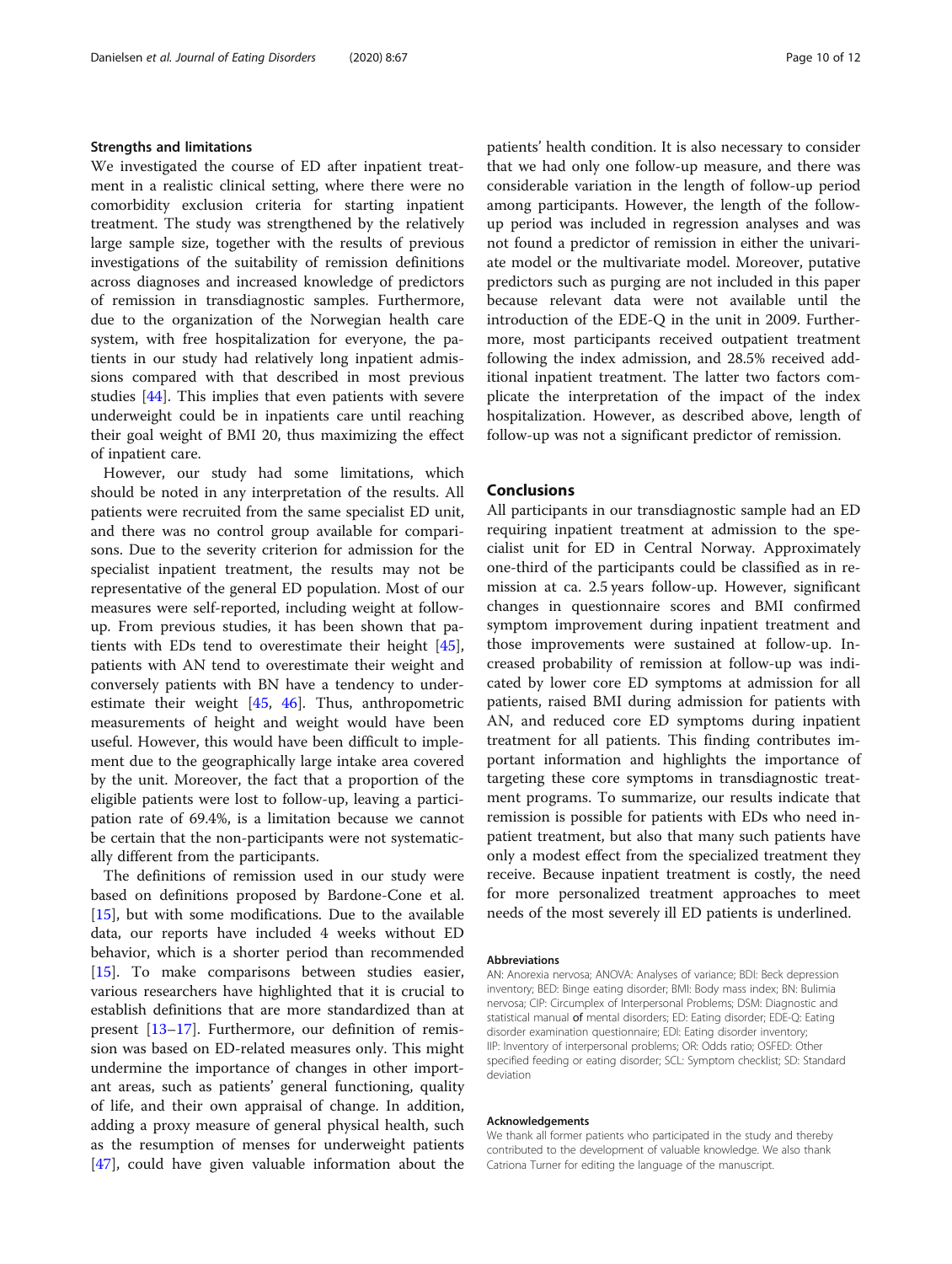## <span id="page-10-0"></span>Authors' contributions

MD was responsible for conducting the study and ØR and SB contributed throughout the whole process. SW contributed to the interpretation of results and reviewed the manuscript. TÅM contributed to the data analyses and interpretation of results, and reviewed the manuscript. SB and HL were responsible for checking the patients' diagnoses. The manuscript has been written collaboratively. All authors have read and approved the final manuscript.

#### Funding

There was no funding for the research. The study was conducted as a part of a research program in the specialist eating disorder unit.

#### Availability of data and materials

Not applicable.

#### Ethics approval and consent to participate

The Regional Committee for Medical and Health Ethics (REC Central) (Project number: 2009/1864) approved the study. All participants provided written informed consent in accordance with the Declaration of Helsinki.

#### Consent for publication

All participants provided written consent for publication. The Regional Committee for Medical and Health Research Ethics approved the consent form. Project number: 2009/1864.

#### Competing interests

The authors are responsible for the writing and content of this paper, and no conflicts of interest are reported.

#### Author details

<sup>1</sup> Eating Disorder Unit, Department of Psychiatry, Levanger Hospital, Hospital Trust Nord-Trøndelag, NO-7600 Levanger, Norway. <sup>2</sup>Department of Mental Health, Faculty of Medicine and Health Sciences, Norwegian University of Science and Technology (NTNU), Trondheim, Norway. <sup>3</sup>Department of Psychology, Norwegian University of Science and Technology (NTNU), Trondheim, Norway. <sup>4</sup> Department of Research and Innovation, Møre og Romsdal Hospital Trust, Ålesund, Norway. <sup>5</sup>Regional Eating Disorder Service, Division of Mental Health and Addiction, Oslo University Hospital, Oslo, Norway. <sup>6</sup>Division of Mental Health and Addiction, Institute of Clinical Medicine, University of Oslo, Oslo, Norway.

#### Received: 29 June 2020 Accepted: 3 November 2020 Published online: 02 December 2020

#### References

- American Psychiatric Association (APA). Practice guideline for the treatment of patients with eating disorders NGC-4987. Am J Psychiatry. 2006;163:4–54.
- 2. National Collaborating Centre for Mental Health. Eating disorders: core interventions in the treatment and management of anorexia nervosa, bulimia nervosa and related eating disorders. Leicester: British Psychological Society; 2004.
- 3. Dalle Grave R, Calugi S, Conti M, Doll H, Fairburn CG. Inpatient cognitive behaviour therapy for anorexia nervosa: a randomized controlled trial. Psychother Psychosom. 2013;82(6):390–8. <https://doi.org/10.1159/000350058>.
- 4. Diedrich A, Schlegl S, Greetfeld M, Fumi M, Voderholzer U. Intensive inpatient treatment for bulimia nervosa: statistical and clinical significance of symptom changes. Psychother Res. 2018;28(2):297–312. [https://doi.org/](https://doi.org/10.1080/10503307.2016.1210834) [10.1080/10503307.2016.1210834.](https://doi.org/10.1080/10503307.2016.1210834)
- 5. Schlegl S, Quadflieg N, Lowe B, Cuntz U, Voderholzer U. Specialized inpatient treatment of adult anorexia nervosa: effectiveness and clinical significance of changes. BMC Psychiatry. 2014;14:258. [https://doi.org/10.](https://doi.org/10.1186/s12888-014-0258-z) [1186/s12888-014-0258-z](https://doi.org/10.1186/s12888-014-0258-z).
- 6. Ro O, Martinsen EW, Hoffart A, Sexton H, Rosenvinge J. Adults with chronic eating disorders: two-year follow-up after inpatient treatment. Eur Eat Disord Rev. 2005;13:255–63. [https://doi.org/10.1002/erv.651.](https://doi.org/10.1002/erv.651)
- Fisher M, Henretty JR, Cox SA, Feinstein R, Fornari V, Moskowitz L, et al. Demographics and outcomes of patients with eating disorders treated in residential care. Front Psychol. 2020. [https://doi.org/10.3389/fpsyg.](https://doi.org/10.3389/fpsyg.2019.02985) [2019.02985](https://doi.org/10.3389/fpsyg.2019.02985).
- 8. Fichter MM, Quadflieg N, Crosby RD, Koch S. Long-term outcome of anorexia nervosa: results from a large clinical longitudinal study. Int J Eat Disord. 2017;50(9):1018–30. <https://doi.org/10.1002/eat.22736>.
- Quadflieg N, Fichter MM. Long-term outcome of inpatients with bulimia nervosa-results from the Christina Barz study. Int J Eat Disord. 2019. [https://](https://doi.org/10.1002/eat.23084) [doi.org/10.1002/eat.23084](https://doi.org/10.1002/eat.23084).
- 10. Calugi S, El Ghoch M, Conti M, Dalle GR. Depression and treatment outcome in anorexia nervosa. Psychiatry Res. 2014;218(1–2):195–200. [https://](https://doi.org/10.1016/j.psychres.2014.04.024) [doi.org/10.1016/j.psychres.2014.04.024.](https://doi.org/10.1016/j.psychres.2014.04.024)
- 11. Brewerton TD, Costin C. Long-term outcome of residential treatment for anorexia nervosa and bulimia nervosa. Eat Disord. 2011;19(2):132–44. [https://](https://doi.org/10.1080/10640266.2011.551632) [doi.org/10.1080/10640266.2011.551632](https://doi.org/10.1080/10640266.2011.551632).
- 12. Keel PK, Brown TA. Update on course and outcome in eating disorders. Int J Eat Disord. 2010;43(3):195–204. [https://doi.org/10.1002/eat.20810.](https://doi.org/10.1002/eat.20810)
- 13. Berkman ND, Lohr KN, Bulik CM. Outcomes of eating disorders: a systematic review of the literature. Int J Eat Disord. 2007;40(4):293–309. [https://doi.org/](https://doi.org/10.1002/eat.20369) [10.1002/eat.20369.](https://doi.org/10.1002/eat.20369)
- 14. Williams SE, Watts TK, Wade TD. A review of the definitions of outcome used in the treatment of bulimia nervosa. Clin Psychol Rev. 2012;32(4):292– 300 doi[:10.1016.j.cpr.2012.01006](https://doi.org/10.1016.j.cpr.2012.01006).
- 15. Bardone-Cone AM, Harney MB, Maldonado CR, Lawson MA, Robinson DP, Smith R, et al. Defining recovery from an eating disorder: conceptualization, validation, and examination of psychosocial functioning and psychiatric comorbidity. Behav Res Ther. 2010;48(3):194–202. [https://doi.org/10.1016/j.](https://doi.org/10.1016/j.brat.2009.11.001) [brat.2009.11.001](https://doi.org/10.1016/j.brat.2009.11.001).
- 16. Khalsa SS, Portnoff LC, McCurdy-McKinnon D, Feusner JD. What happens after treatment? A systematic review of relapse, remission, and recovery in anorexia nervosa. J Eat Disord. 2017;5:20. [https://doi.org/10.1186/s40337-](https://doi.org/10.1186/s40337-017-0145-3) [017-0145-3](https://doi.org/10.1186/s40337-017-0145-3).
- 17. Vall E, Wade TD. Predictors of treatment outcome in individuals with eating disorders: a systematic review and meta-analysis. Int J Eat Disord. 2016;49(4): 432–3. <https://doi.org/10.1002/eat.22411>.
- 18. Bjork T, Clinton D, Norring C. The impact of different outcome measures on estimates of remission in a 3-year follow-up of eating disorders. Eur Eat Disord Rev. 2011;19(1):2–11. <https://doi.org/10.1002/erv.911>.
- 19. Kaplan AS, Walsh BT, Olmsted M, Attia E, Carter JC, Devlin MJ, et al. The slippery slope: prediction of successful weight maintenance in anorexia nervosa. Psychol Med. 2009;39(6):1037–45. [https://doi.org/10.1017/](https://doi.org/10.1017/S003329170800442X) [S003329170800442X](https://doi.org/10.1017/S003329170800442X).
- 20. Fichter MM, Quadflieg N, Hedlund S. Twelve-year course and outcome predictors of anorexia nervosa. Int J Eat Disord. 2006;39(2):87–100. [https://](https://doi.org/10.1002/eat.20215) [doi.org/10.1002/eat.20215](https://doi.org/10.1002/eat.20215).
- 21. American Psychiatric Association. Diagnostic and statistical manual of mental disorders. 4th ed. Washington, DC: American Psychiatric Association; 1994.
- 22. American Psychiatric Association. Diagnostic and statistical manual of mental disorders. 5th ed. Arlington, VA: American Psychiatric Association; 2013.
- 23. Danielsen M, Ro O. Changes in body image during inpatient treatment for eating disorders predict outcome. Eat Disord. 2012;20(4):261–75. [https://doi.](https://doi.org/10.1080/10640266.2012.689205) [org/10.1080/10640266.2012.689205.](https://doi.org/10.1080/10640266.2012.689205)
- 24. Danielsen M, Ro O, Bjornelv S. How to integrate physical activity and exercise approaches into inpatient treatment for eating disorders: fifteen years of clinical experience and research. J Eat Disord. 2018;6:34. [https://doi.](https://doi.org/10.1186/s40337-018-0203-5) [org/10.1186/s40337-018-0203-5](https://doi.org/10.1186/s40337-018-0203-5).
- 25. Garner DM. Eating disorder Inventory-2: professional manual. Odessa, FL: Psychological Assessment Research; 1991.
- 26. Clausen L, Rokkedal K, Rosenvinge JH. Validating the eating disorder inventory (EDI-2) in two Danish samples: a comparison between female eating disorder patients and females from the general population. Eur Eat Disord Rev. 2009;17(6):462–7. [https://doi.org/10.1002/erv.945.](https://doi.org/10.1002/erv.945)
- 27. Nevonen L, Clinton D, Norring C. Validating the EDI-2 in three Swedish female samples: eating disorders patients, psychiatric outpatients and normal controls. Nord J Psychiatry. 2006;60(1):44–50. [https://doi.org/10.1080/](https://doi.org/10.1080/08039480500504537) [08039480500504537.](https://doi.org/10.1080/08039480500504537)
- 28. Fairburn CG, Cooper Z. The eating disorder examination. In: Fairburn CG, Wilson GT, editors. Binge eating: nature, assessment and treatment. 12th ed. New York: Guildford Press; 1993. p. 317–60.
- 29. Fairburn CG, Beglin SJ. The eating disorder examination questionnaire (EDE-Q 6.0). In: Fairburn CG, editor. Cognitive behavior therapy and eating disorders. New York: Guilford Press; 2008.